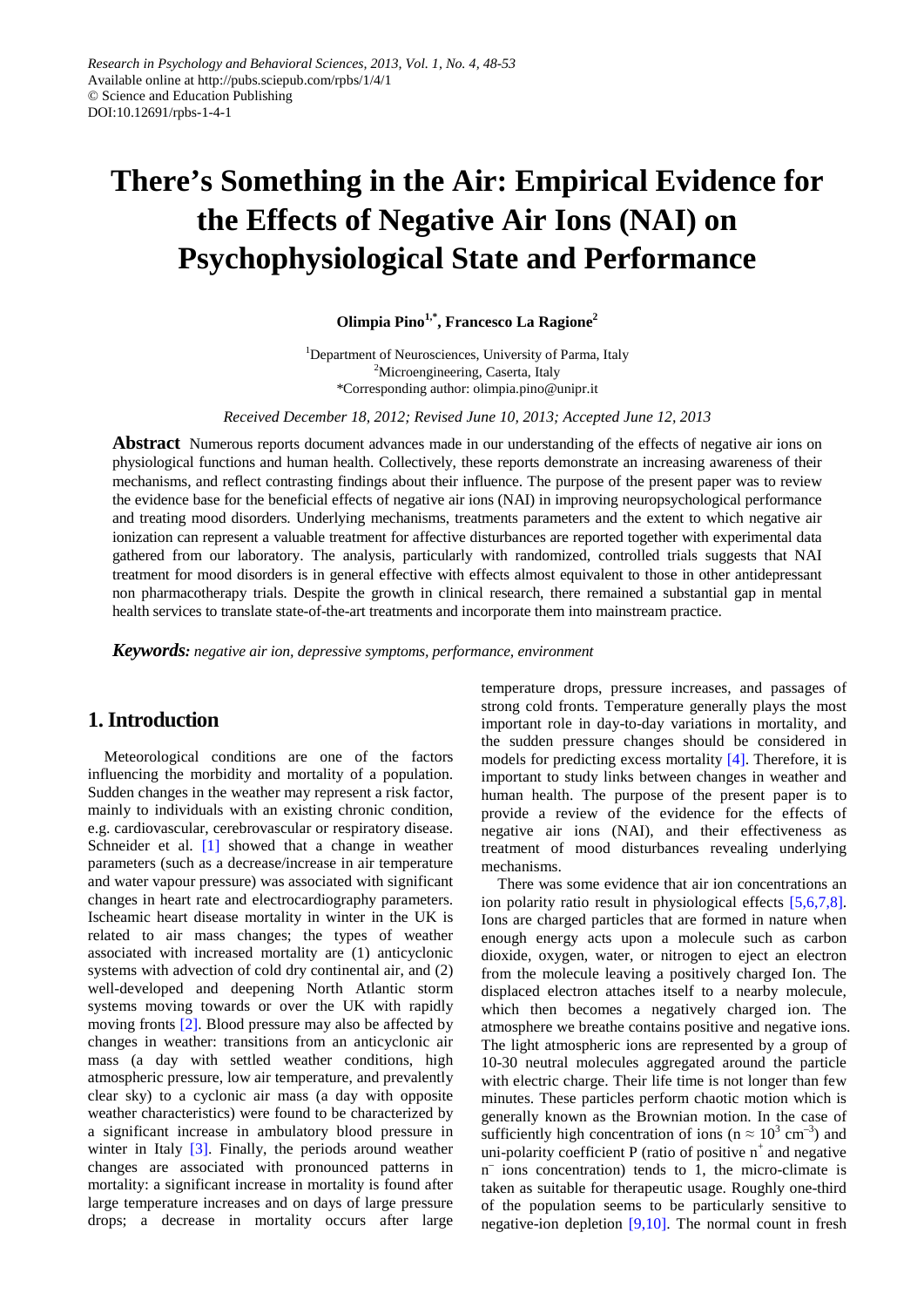country air is 2,000 to 4,000 negative ions per cubic centimeter. The concentration of atmospheric ions in a given environment depends on a multiplicity of factors. In an outdoor rural setting the air may contain 2000 positive and 1500 NAI per cubic centimeter. These levels can be modified both by natural factor (e.g. levels of background radiation, short-wave UVA light) and environmental factors (e.g. industrial pollution, air conditioning). Their main action seems to be through entry through the respiratory system.

There are two types of generating methods: one is by corona discharge, and the other is by water shearing similar to the Lenard's effect. The former method charges every substance in the air negatively, generating ozone as a by-product. The latter method only generates superoxide ions attached to microclusters of water and is essentially considered a natural source of negative air ions [\[11\].](#page-4-6) High levels of negative air ions created by water shearing are observed near waterfalls, ranging from 2000 to 10,000 ions/cm<sup>3</sup>. Superoxide causes oxidative damage to various tissues and is suppressed by superoxide dismutase (SOD). However, an interesting study reported a low intensity of superoxide increasing SOD activity, whereas a high intensity decreased SOD activity [\[12\].](#page-4-7) Only recently it was suggested that their biological action is somehow related to free radicals [\[13\].](#page-5-0) Negative air ions function as "sparks", initiating and sustaining processes in which reactive oxygen species (ROS) participated accompanied by production of high grade electronic excitation. This energy can be used for bionergetic and bio-regulatory functions [\[9,14\].](#page-4-5)

At present, two lines of empirical evidence suggest that NAI can affect organisms. The first of these involves epidemiological data. The possibility that air ions may influence human health has been suggested since the beginning of the  $20<sup>th</sup>$  century. Studies in the 1950's and 1960's indicated that human well-being was affected by weather conditions. Warm dry winds such as the Siroccoco (Italy), Sharkije (Egypt), Santa Ana (California), Hamsin or Sharav (Middle East) or the Foehn (Central Europe) are associated with a sudden increase in morbidity. With such winds, related to elevated levels of positive ions, about 30% of the general population reported migraine, depression, irritability, lethargy or respiratory symptoms. Physiological and neurological changes resulted in an increase in human errors. Sulman and Kreuger's work led to the hypothesis that serotonin was involved in a mechanism of interaction between air ions (concentrations and polarity ratio) and biological systems [\[15,16,17\].](#page-5-1) Because of NAI suppress serotonin levels in the same way that natural sunlight suppresses melatonin, evidence for the impact of ions on psychophysiological status is provided by the findings of naturalistic and laboratory studies. Over the years, it has been claimed that NAI can influence, in several mammalian species, growth, metabolism, immunological responses, and reactions to environmental stressors [\[8\].](#page-4-8) This controversial literature has been reviewed by Kotaka [\[6\].](#page-4-9) NAI have been proved to slow growth of bacterial cultures and reduce viable cell count in bacterial aerosols [\[5,18\].](#page-4-4) In addition, a study found that negative ions significantly enhanced the cytotoxic activity of natural killer (NK) cells, and significantly decreased the incidence of cancer and inhibited tumor growths [\[19\].](#page-5-2) Anti-tumor

effects were attributed to enhancement of NK activity, as showed by the efficacy of the Shinki Bioclean Room ® for preventing infection in neutropenic patients with acute leukemia who received intensive chemotherapy [\[20\].](#page-5-3) The decreased production of stress hormones may also partially contribute to the increased NK activity. Nevertheless, the use of ion generator was used mostly as a tool for bacterial and chemical decontamination in biological, genetic and food industries [\[5,7\].](#page-4-4) To investigate the effect of air quality on well-being and longevity, the Chinese Gerontological Society carried out a study in Zhongxiang, a city located in the Southeast of China in which historically had many residents with long life spans. Air quality values in both indoor and outdoor air samples resulted much greater than those typically present in an urban enclosed housing area [\[21\].](#page-5-4) All the negative ions contents in the selected sites were >300 ion/cm3, and almost all the positive to negative ion ratios were between 1 and 3. The  $SO<sub>2</sub>$  and the inhalable particulate levels in the air of Zhongxiang were within the grade I air quality standard suggesting that air quality can be considered a relevant factor for health and longevity.

The main reason for the poor and unfortunate use of NAI for clinical purposes was the lack of knowledge of the primary mechanisms of their action  $[12,14]$ . A second reason was that research about NAI effects suffered for methodological shortcomings, including failure to control NAI concentration, humidity, or temperature, and differences in apparatus used. Finally, the decrease of their application to clinical settings can be attributed at the appearance of numerous drugs, attractive to both physicians and patients.

# **2. Hypothesized Mechanisms of Influence and Preliminary Data**

Kreuger [\[15\]](#page-5-1) reported that in laboratory subjects serotonin could be affected by the polarity and concentration of air ions breathed. Serotonin produces neurovascular, endocrinal, and metabolic effects and plays an important role in mood and sleep patterns. Sulman and colleagues have reported that individuals suffering Sharav wind sensitivity have been successfully treated by inhalation of air containing excess negative ions, or by administration of serotonin blocking drugs [\[16\].](#page-5-5) The first pioneering observations have shown that levels of cerebral and tracheal 5-HT, a metabolite of serotonin (5 hydroxytriptamine) was decreased and the urinary level of 5-hydroxyindoleacetic acid (5-HIAA) was increased in rats following exposure to negative ions [\[13,17\].](#page-5-0) Alterations in 5-HT concentrations were implicated in sleep, activity level, pain, anxiety, somatic complaints and changes in the circadian rhythm [\[22,23\].](#page-5-6)

Systems for NAI generation can be broadly divided into water-generated NAI arrangements based on the Lenard effect and electrically-generated NAI using corona discharge. It has been suggested that water-generated NAI have a longer lifetime and more beneficial effects on autonomic regulation, immunologic activation, and aerobic metabolism [\[14\].](#page-5-7) Is the gas-phase superoxide of atmospheric air (GS) that plays a key role in the biological activity of NAI [\[9\].](#page-4-5) The activation of the hypothalamicpituitary complex and increase in ACTH secretion, which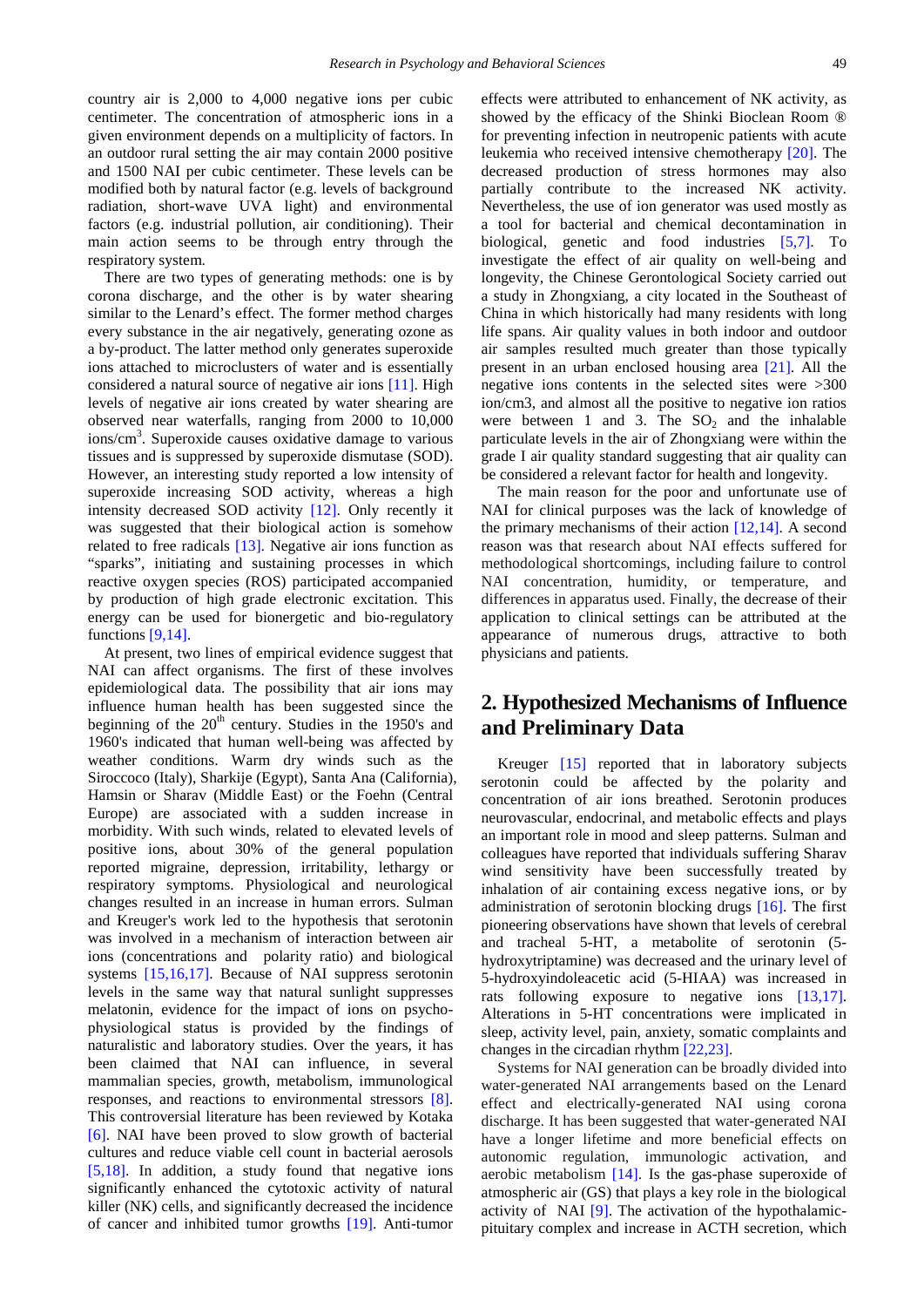may result in the increase in the sensitivity of the hypothalamic neurons to the signals and shortened latent period of responses, are considered as one of the principal physiological mechanisms underlying the effect of GS. A similar process was showed for NAI. Other structures and biochemical systems are in the basal ganglia, which are functionally connected with the hypothalamus and represent the subcortical link between the association and motor areas of the brain cortex involved in the modulation of activity of the serotonergic system and activation of endogenous opiod production.

#### **2.1. First Empirical Evidence**

In rats exposed to NAI hippocampal pyramidal neurons were more sensitive to microiontophoretically applied 5- HT than those of control rats. Recent data suggest a potential molecular mechanism within the serotonergic system by which a reduced capacity for negative feedback regulation of 5-HT release is associated with increased amygdala reactivity and, in turn may contribute to both the risk for major depression and the therapeutic effects of antidepressant drugs [\[22,23\].](#page-5-6)

In addition, power spectral analysis of beat-to-beat intervals of heart rate (heart rate variability; HRV) it was performed, and the high-frequency component (HF component, 0.8-3.0 Hz) in the power spectrum of HRV was calculated in rats exposed to NAI or normal air. Since it has been suggested that HF power of the HRV spectrum is a measure of parasympathetic modulation of sinus node function, it was used as a tool to assess effects of NAI on parasympathetic control of heart rate. Data indicated that NAI exposure decreased HR and increased HF power of the HRV spectrum, suggesting that NAI could be effective in inhibiting sympathetic nervous activity and/or activating parasympathetic nervous activity. Focusing on neuronal activity in three brain regions responsible for autonomic regulation, findings indicated that exposure to NAI could decrease neuronal activity in paraventricular nucleus of the hypothalamus (PVN) and locus coeruleus (LC) and increase the activity of nucleus ambiguus (NA) neurons [\[25\].](#page-5-8)

# **3. Evidence-based Effects on Neuropsychological Performance and Mood Disorders**

The effect of NAI , on depressive symptoms or mood disturbances has initially yielded rather variable results [\[15,26,27,28\].](#page-5-1) Sometimes faulty experimental design has allowed the influence of extraneous factors, and results have been wrongly attributed to NAI action. Major factors causing errors of observation can be the neglect of the effect of ozone and nitrogen oxides produced by corona discharge ion sources, failure in monitoring ion densities, temperature and humidity of air containing particulate or gaseous pollutants or failure to hold experimental subjects at electrical ground potential [\[26\].](#page-5-9)

 It is well known in research design that evidence grading is highest for a systematic review with metaanalysis of randomized controlled trials (RCTs). Although many studies have reported the effects of NAI, there is no systematic review of the evidence of their effectiveness. The objective of the present paper was to summarize the evidence on the human health enhancement effects of NAI, and to assess the quality of those trials. PubMed, PsycLit and the Cochrane Library were searched using a list of terms available on request. The literature was searched up to 1980 for the earliest searches and 2012 for the latest ones. Articles were included if they reported treatment of individuals selected as having an anxiety disorder or a high level of anxiety symptoms, mood disturbances or depressive symptoms, performances in neuropsychological tasks in clinical and non-clinical samples. All research or review articles were considered for analysis, while historical articles, editorials, expert opinions and proceedings of congresses were excluded. Articles published in supplements or special issues and patents were not reviewed. Letters to the editor were included if they explicitly reported the results of a study (e.g. case reports). The selection and assessment of articles were based on analysis of the abstract.

The evidence was evaluated according to the modified Sackett's system [\[29\]:](#page-5-10) randomized controlled trials (RCT) (Level I) and non-randomized controlled trials (CCT) (Level II) at the top, observational studies in the middle (Level III), and uncontrolled studies at the bottom (Level IV). Expert opinion was not included in this study. Studies with historical controls were included within the CCT category. Cross-sectional studies, case-control studies, cohort studies and studies without interventions were included in the Level III category. Further article categories were literature reviews (containing systematic reviews and reviews, Level V). It should be noted that these levels relate to the quality of the evidence, not the effectiveness of the NAI administration. A treatment could have been evaluated by rigorous methodologies and found to be ineffective or, conversely, evaluated by weaker methodologies, but found to be highly effective.

There was no restriction on participants (patients or healthy participants). Studies included at least one treatment group in which NAI treatment was applied for empirical investigations. Disagreements and uncertainties were resolved by discussion with other colleagues. Studies were selected when (a) the design was with humans participants, (b) one of the interventions was a form of NAI administration, and (c) contained relevant literature.

The literature searches included 20 relevant articles. Nine publications were excluded because they did not meet the eligibility criteria. The language of the eligible publications was English. A meta-analysis could not be performed as the main outcome measures were different and could not be compared between the eligible papers.

For Level I a total of sixteen articles was reviewed. Three of them showed the effects of NAI on improving selective attention, incidental memory and cerebral activation in learning impaired participants [\[30,31\]](#page-5-11) but amplifying a time-phased information processing disorder in mentally retarded individuals [\[32\].](#page-5-12) There have been five randomized placebo-controlled studies of the effect of NAI on heart rate (HR) and temperature [\[33\],](#page-5-13) reaction times [\[34\],](#page-5-14) salivary chromogranin A (CgA), cortisol, reported anxiety [\[12,35,36\]](#page-4-7) showing that NAI are effective for the reduction of and the prompt recovery from stress. The peripheral limbs of the stress system are the hypothalamic-pituitary-adrenal (HPA) axis and the sympathetic/adrenomedullary (S/A) system. The activities of the HPA axis and the S/A system can be biochemically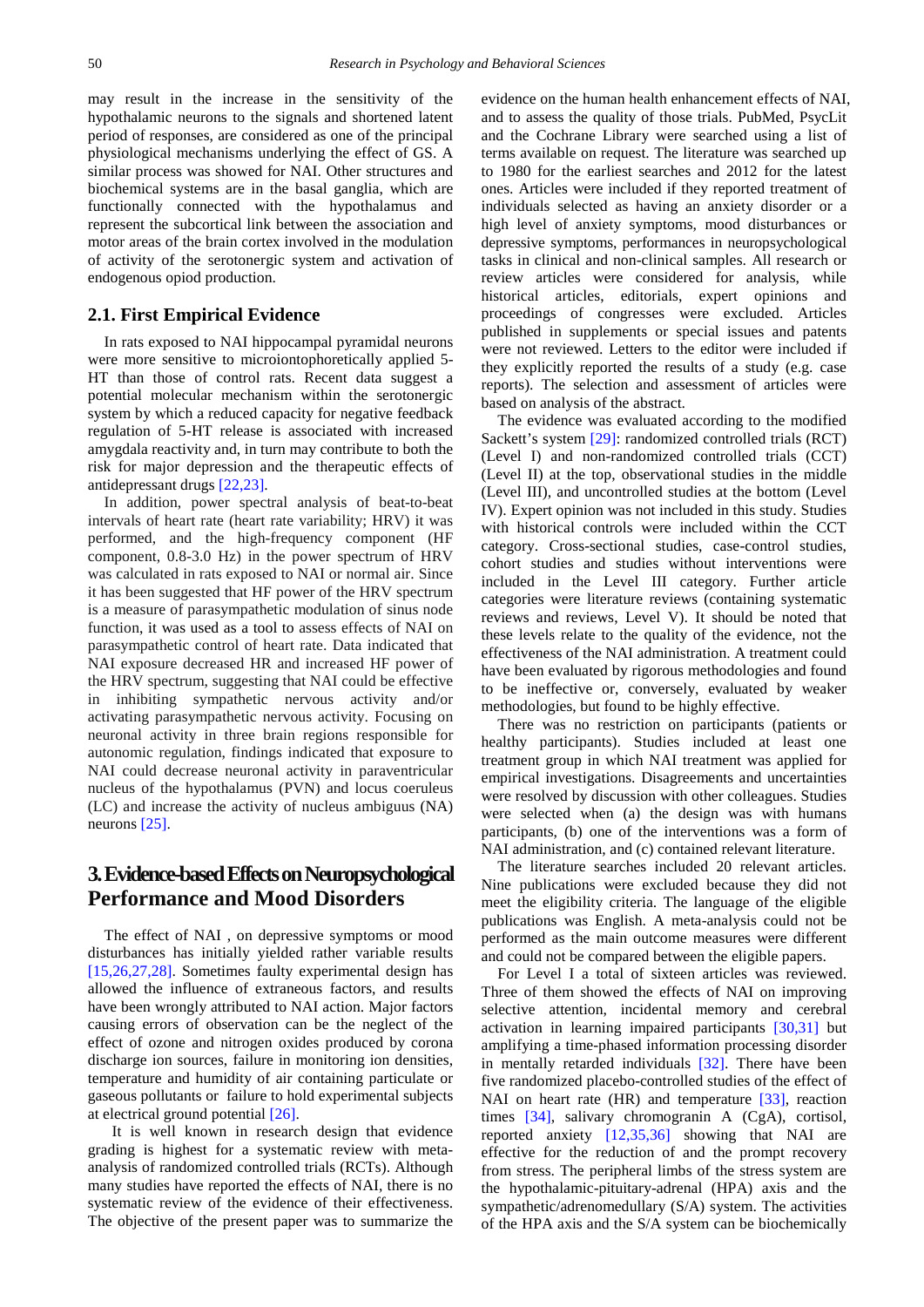evaluated by measuring the catecholamines and cortisol, respectively. Examining the effects of NAI on computer operation using the salivary chromogranin A-like immunoreactivity (CgA-like IR) and self-report questionnaire (State-Trait Anxiety Inventory, Anxiety State- STAI-S), il was demonstrated that NAI attenuated CgA-like IR level that had increased after the tas[k \[35\].](#page-5-15) 

A placebo-controlled study [\[36\]](#page-5-16) showed that musically based auditory stimuli, bright light and high-density ions produced rapid mood changes in healthy subjects. While both serotonergic and catecholaminergic activation may mediate response to light therapy, NAI effects may be mediated by both central and peripheral serotonergic activity but the mechanism of action of the specific auditory stimulus has not been investigate.

There have been a total of eight randomized controlled trials carried out by Terman's research group. In Seasonal Affective Disorder [\[37,38,39\],](#page-5-17) the reduction in depression rating scale scores was significantly greater at the NAI higher dose, with a large effect size. No emergent side effects were identified [\[37\].](#page-5-17) High ion flow rate (e.g.,  $4.5 \times$  $10^{14}$ ions/second<sup>13</sup>), as used in the studies described above, may be needed to override uncontrolled modulating environmental factors such as relative humidity, room size, and the proximity of grounded objects. The antidepressant effect of high-density negative air ions has also been observed in patients with chronic depression >2 years in a 5-week randomized, controlled trial [\[40\].](#page-5-18) Both bright light and NAI treatments were found to be superior to placebo control, and the remission rates were similar to those for SAD, but without showing a seasonal dependency or mediation by circadian rhythm phase shifts. Background, treatment method and detailed description are reported in a United Stated Patent paper [\[41\].](#page-5-19) Although the antidepressant effect of NAI in Seasonal Affective Disorder has been independently replicated using postawakening administration, the result for administration during sleep remains a novel observation [\[39\].](#page-5-20) Basing on higher levels of evidence, there was promising evidence (Level I) for high-density air ionization also as a treatment for acute mania phase [\[42\]](#page-5-21) and bipolar depression [\[43\].](#page-5-22) Moreover, other investigators provided evidence for the effects of NAI in treating SAD [\[44\].](#page-5-23)

In Level II of evidence category there have been a total of four articles. Three of them reported experiments carried out with undergraduate students. Their results suggested that moderate concentrations of NAI increased performance on cognitive tasks (baron 1) while high concentrations enhanced physiological arousal and errors [\[45\],](#page-5-24) and interpersonal aggression by Type A individual [\[46\].](#page-5-25) With male healthy subjects a paper (Level II) Buckalew and Rizzuto [\[47\]](#page-5-26) reported that the exposition to NAI for 6 hours increased subjective perception of relaxation. In a second paper Buckalew and Rizzuto [\[48\]](#page-5-27) failed to found significant effect on cognitive or psychomotor performance and physiological condition with the same procedure. Finally, in two reviews (Level V of evidence) environmental aspects [\[49\]](#page-5-28) and mechanisms of physiological action of exogenous reactive oxygen species are illuminated [\[9\].](#page-4-5)

As expected, there was a tendency for a beneficial impact of NAI administration and articles reviewed show high level of evidence. RCTs are traditionally the gold standard for judging the benefits of treatments, because they are more able to attribute effects to causes. However, the use of RCTs may be limited by ethical, or practical factors. In fact, RCTs generally require more resources than other studies, sometimes there may be problems with randomization or recruitment, and the treatment of patients with an intervention believed to be ineffective is often considered to be unethical.

#### **4. Data Gathered in Our Laboratory**

#### **4.1. Pilot Study**

Using 10 male Wistar albino rats we investigated in our laboratory if air ion affect learning in a maze. All animals were kept in standard rat cages, 5 rats per cage and housed in an air-conditioned room with controlled lighting (12hr light/dark). Rats were divided into the control and experimental groups at random. All rats were allowed free access to water and rat chow. Our results indicated that as consequence of two weeks of 15 min. NAI exposition (the animals rested under constant temperature of 24±1°C and humidity of  $47\pm1\%$ ) the experimental group show a significant reduction in error and time scores, confirming almost in part previous data [\[50\].](#page-5-29)

#### **4.2. Clinical Trials with Mood Disordered Participants**

The proposal of our research plan was designed to evaluate the antidepressant effect of NAI as a potential treatment modality for mood disorders and also for patients who discontinue or cannot tolerate antidepressants, fail to maintain positive response, or are drug nonresponders. The experimental equipment is based also on Prioré pioneer experimental work [\[51\].](#page-5-30) Our prototype consisted in a grounded box containing ion generators and lamp where many intervening variables are controlled (byproducts by the majority air ionizers, temperature, and air humidity). Basically, the fundamental part of the device are: a) air ionizers installed in a box of 2.20 x 2.70  $x$  2.70 m<sup>2</sup> that neutralize effect of ozone and nitrogen oxides produced by corona discharge included in the device; b) UV- lamp for producing artificial NAI at concentrations close to the natural background which do not affect the level of anti-oxidative protection of the organism, c) reader unit. Generally, the equipment is adjusted so that the ion level is approximately of 7.0-8.0 x 10<sup>4</sup> /cm3 . Production of ozone and nitrous oxides is reduced to a minimum. The tests were conducted in the box with a temperature of  $24 \pm 1$ °C and relative humidity of  $45 \pm 2\%$  was maintained by an air-conditioning system. Upper-room UV light efficacy depends on adequate mixing of lower- and upper-room air through simple convection currents that may be augmented by mechanical ventilation systems, or inexpensive mixing fans, as in the current study. The devices contained a fan to re-circulate chamber air through the negative ionic air purifier. Design is according to international and European safety standards. The casing of the room is grounded which guarantees a stable and continuous ion flux.

The first study was designed to evaluate the effects of NAI on anxiety and depressive symptoms in asthmatic female patients. Twenty-height clinically stable adult patients (age range, 18-43 years) with persistent asthma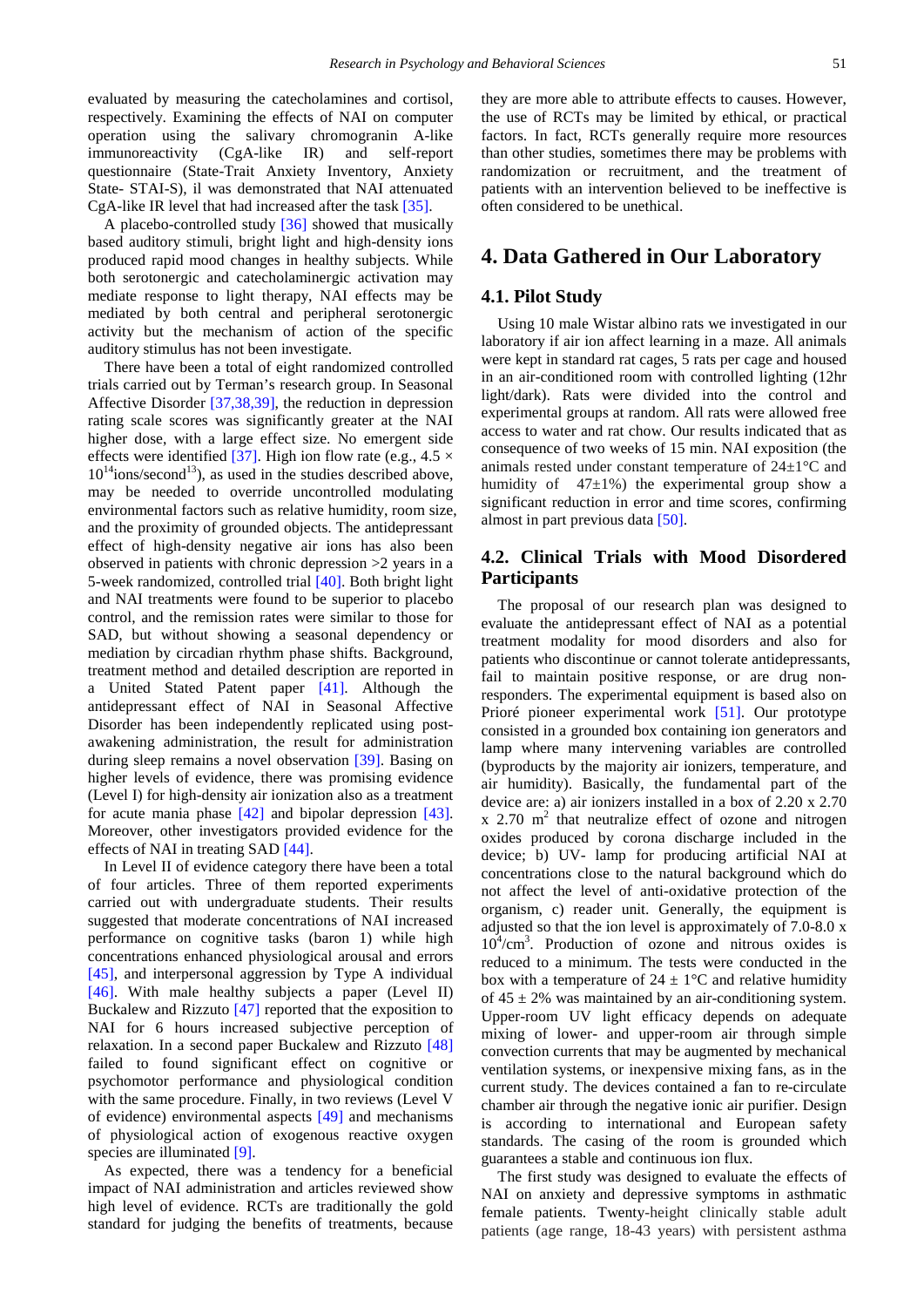were randomly allocated to NAI treatment or placebo group (self-management of symptoms). The inclusion criteria were: a) ages of participants, b) a continuous use of inhaled steroids for at least last 1 year, c) stable phase of disease during the last 3 months. The exclusion criteria were: 1) smoking history of 10 or more years, and 2) other diseases that could influence bronchial symptoms and/or lung function.

Patients were instructed to measure their PEF three times every morning using a peak flow meter, and to record daily symptom scores (based on presence of cough, expectoration, wheeze, breathing difficulties, and nocturnal awakening) using a scale from 0 to 3. Patients were also requested to document if a supplemental beta-2 agonist was used. Self-management training required the implementation of an action plan and recording information on a diary. All participants who received NAI treatment (3 weeks of 25 min exposition) had improved scores on assessments of depression (Beck Depression Inventory, BCI) and anxiety (STAI-X) and showed a significant reduction on asthma outcomes (number of asthma exacerbation, doubling dose of inhaled corticosteroids, use of oral prednisolone and antibiotics, and asthma symptoms).

Zhang and Zu [\[52\]](#page-5-31) confirmed that 254 nm UV irradiation conduces to high negative AIC (NAIC) [\[18\],](#page-5-32) [\[53\].](#page-5-33) UV radiation is also responsible for cutaneous synthesis of vitamin (vit) D3, a substance that is then sequentially hydroxylated in the liver and kidney to yield 1,25 (OH) 2 vit D, a hormone critical for calcium homeostasis and skeletal maintenance. Several studies suggested an association between vit D deficiency and executive cognitive functions, depression, bipolar disorder, and schizophrenia. Vitamin D activates receptors on neurons in regions implicated in the regulation of behavior, stimulates neurotrophin release, and protects the brain by buffering antioxidant and anti-inflammatory defenses against vascular injury and improving metabolic and cardiovascular function. The second study was a randomized controlled, parallel group clinical trial. Inclusion criteria were: single depressive episodes, seasonal affective disorder (SAD), major depressive episode with dystymia, chronic depression, bipolar disorder, atypical depression etc. Thirty-two patients participated and were diagnosed by trained psychiatrists basing on the *Structured Clinical Interview for DSM-IV Axis I Disorders* (SCID) according to the DSM-IV [\[54\].](#page-5-34) Subjects were randomized in different exposure conditions. Group 1: NAI on/lamp on; Group 2: NAI off/lamp on; Group 3: NAI on/lamp off, and Control Group a placebo treatment (with NAI device disabled).

Treatments were taken in the early morning for 30 min over 21 days, followed by withdrawals. Short term outcomes immediately post-treatment were evaluated and compared across groups. Post-treatment session occurred at the end of treatment with the aim to evaluate Depressive symptoms (Hamilton Rating Scale for Depression – HAMS) [\[55\].](#page-5-35) Data showed group 1 and 2 treatments to be more effective. Negative air ionization with or without UV lamp both appear to act as specific antidepressants for man and women and appear to influence performance on cognitive tasks (self-report data on everyday activities and simple tasks). Although we may not be certain of the mechanism of vitamin D action on mood and cognition, it

seems prudent to ensure that all adults receive an adequate intake of vitamin D. Additional understanding of these mechanisms are necessary.

## **5. Conclusions**

Application of NAI in clinical e non-clinical settings was decreased during last years. Heterogeneity among studies and lack of standard approaches to NAI treatment procedure (parameters of active versus control conditions, NAI generation device and exposition duration) and rigorous designs (adequate group size, randomized assignment, inherent challenges in creating an acceptable placebo.

The limitation in much of the literature on NAI may have created the unsubstantiated impression that the treatment itself has limitations in terms of its efficacy. When we analyzed the data from all available studies, particularly in randomized, controlled trials a significant reduction in symptoms severity was demonstrated together with an increasing performance in healthy participants. While pharmaceutical industry has devoted considerable resources for potential new antidepressant pharmacotherapies, there has not been a similarly endowed industry to support the development and testing of NAI.

## **References**

- <span id="page-4-0"></span>[1] Schneider, A., Schuh, A., Maetzel, F., Rückerl, R., Breitner, S.,& Peters, A., Weather-induced ischemia and arrhythmia in patients undergoing cardiac rehabilitation: Another difference between men and women. *International Journal of Biometeorology*, 52, 535-547, 2008.
- <span id="page-4-1"></span>[2] McGregor, G.R. Winter ischaemic heart disease deaths in Birmingham, United Kingdom: A synoptic climatological analysis. *Climatic Research*, 13, 17–31, 1999.
- <span id="page-4-2"></span>[3] Morabito, M., Crisci, A., Orlandini, S., Maracchi, G., Gensini, G.F., & Modesti, P.A., A synoptic approach to weather conditions discloses a relationship with ambulatory blood pressure in hypertensives. *American Journal of Hypertension,* 21, 748–52, 2008.
- <span id="page-4-3"></span>[4] Plavcová, E. & Kyselý, J., Relationships between sudden weather changes in summer and mortality in the Czech Republic, 1986- 2005. *International Journal of Biometeorology,* 54, 539-551, 2010.
- <span id="page-4-4"></span>[5] Charry, J. & Kavet, R., *Air ions: Physical and biological aspects*. CRC Press, 1987.
- <span id="page-4-9"></span>[6] Kotaka, S., Effects of air ions on microorganisms and other biological material. *CRC Critical Review of Microbiology*, 6, 109- 149, 1978.
- [7] Reyns, K.M.F.A., Diels, A.M.J., & Michiels, C.W., Generation of bactericidal and mutagenic components by pulsed electric field treatment. *Internation Journal of Food Microbiology*, 93, 165-173, 2004.
- <span id="page-4-8"></span>[8] Soyka, F., *The ion effect*. Bantum Premium, U.S, 1991.
- <span id="page-4-5"></span>[9] Goldstein, N., Reactive oxygen species as essential components of ambient air. *Biochemistry*, 67, 161-170, 2002.
- [10] Yates A., Gray, F.B., Misiaszek, J.I., & Wolman, W., Air ions: Past problems and future directions. *Environment International*, 12, 99-108, 1986.
- <span id="page-4-6"></span>[11] Nagato, K., Matsui, Y., Miyata, T., & Yamauchi, T., An analysis of the evolution of negative ions produced by a corona ionizer in air. *International Journal of Mass Spectrometry*, 248, 142-147, 2006.
- <span id="page-4-7"></span>[12] Kondrashova, M.N., et al., The primary physico-chemical mechanism for the beneficial biological/medical effects of negative air ions. *IEEE Transactions on Plasma Science*, 28, 230- 237, 2000.